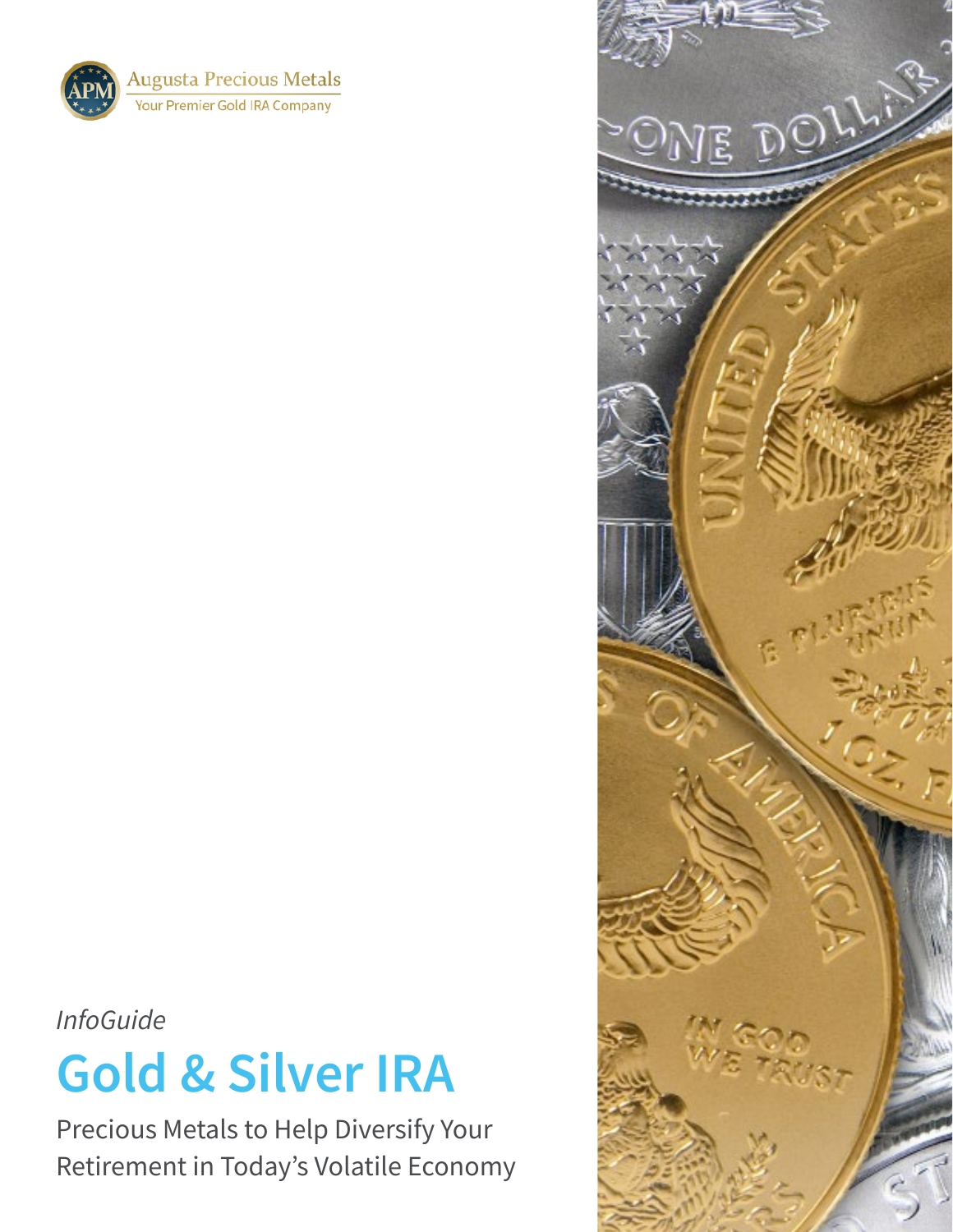# 3 Easy Steps to Diversify Your Savings



**Create Your New IRA** with Augusta's preferred self-directed IRA custodian



.

**Fund Your Account** with dollars from your existing retirement account



**Buy Gold or Silver** you choose and order from Augusta's order desk

*\* Past performance does not guarantee future results.*

# **Purchase Gold & Silver from Augusta for Your IRA**

# **Gain Peace of Mind about Your Future**

Our nation experienced significant periods of economic distress during the 1970s, the 2008 financial crisis, and the global pandemic. Inflation, political turmoil and other economic stressors have a bad habit of causing the U.S. dollar to lose buying power. And when that happens, it affects the value of your lifetime of retirement saving.

Fortunately, there is something you can do. Many Americans have achieved peace of mind by diversifying with gold and silver. And through historical periods of economic volatility, many retirement savers have seen gold and silver prices increase.\*

# **Act TODAY to Diversify Your Savings**

Physical gold and silver offer intrinsic value and have the potential to provide effective diversification. That's the secret. You worked hard to build your nest egg — should you keep it all in one basket?

An IRA containing physical gold and silver from Augusta makes it easy to receive the tax benefits of an IRA with coins or bars stored outside the banking system in a highly secure, non-government depository.

> **Get greater control over your retirement savings TODAY! 800-700-1008**

## **Product Summary**

- Physical gold and silver coins in a self-directed IRA
- Increasingly used by Americans to hedge against inflation
- Time-tested resources that have never been worth zero
- Unique, often-effective diversification
- Stored in your choice of highly secure depositories
- Access to knowledgeable precious metals agents
- Streamlined, transparent gold IRA service
- Free, fast shipping and transit insurance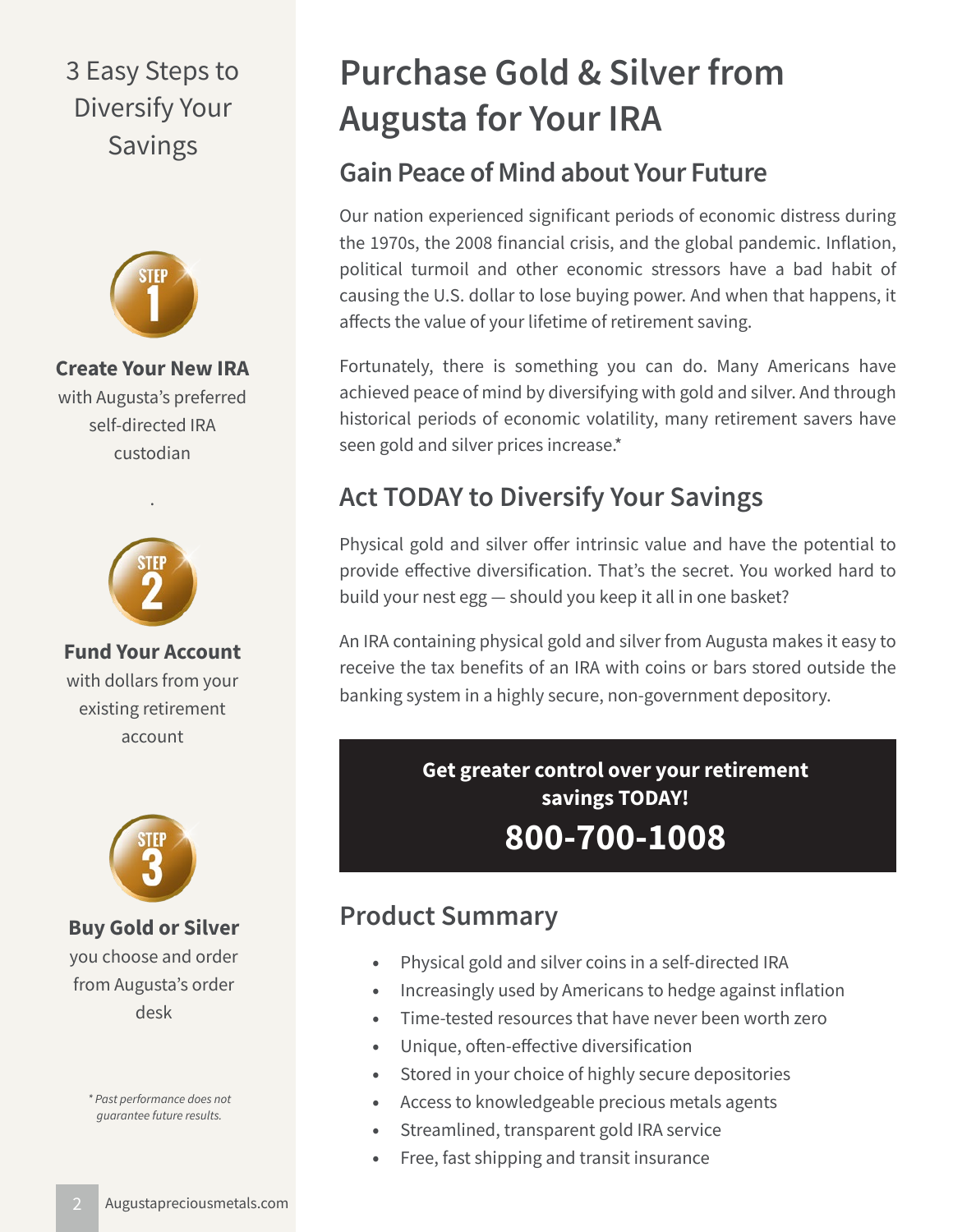# **Investment Profile: Gold & Silver from Augusta**\* **for your IRA**

| <b>Asset description</b>    | Physical gold and silver coins; we show you what's available and you<br>decide what to buy; IRA-eligible coins include American Gold Eagles<br>and American Silver Eagles (1 oz, $1/2$ oz, $1/4$ oz and $1/10$ oz), as well as<br>certain coins minted by other nations |
|-----------------------------|-------------------------------------------------------------------------------------------------------------------------------------------------------------------------------------------------------------------------------------------------------------------------|
| <b>Account type</b>         | Self-directed IRA with tax-deferred or tax-free (Roth IRA) benefits; the<br>same rules apply as with all IRA accounts                                                                                                                                                   |
| <b>Funding</b>              | Pay for your precious metals directly from an IRA account                                                                                                                                                                                                               |
| Min/max investment          | \$50,000 minimum, no maximum limit                                                                                                                                                                                                                                      |
| <b>Storage requirements</b> | Store IRA-eligible coins in one of several highly secure, insured, non-<br>government depositories you choose                                                                                                                                                           |
| Accessibility/liquidity     | Make arrangements with specialized custodian to retrieve assets; early<br>withdrawal could result in additional taxes and penalties                                                                                                                                     |
| <b>Custodian costs</b>      | Please refer to fee sheet for a complete breakdown of custodial and<br>depository fees                                                                                                                                                                                  |

\* For more information about purchasing gold and silver from Augusta for your IRA, call us at 800-700-1008.

## **Simple, Straightforward Process**

Your future is important — we want to help you put potentially inflation-hedging silver and gold assets in place as soon as you're ready. Your personally assigned Augusta customer success agent will set up an appointment with our education team, so you can learn about the economy and precious metals. Then our IRA processing team will walk you through the process, doing 95% of the legwork with you. Finally, you'll work with our order desk to see available products, choose what you want to buy, and confirm your purchase through our confirmation department. You are always 100% in control.

Augusta is proud of the hundreds of five-star reviews we've received from customers. We also have a BBB A+ rating and AAA rating from the Business Consumer Alliance.

**Let Augusta help you achieve the peace of mind you deserve!**